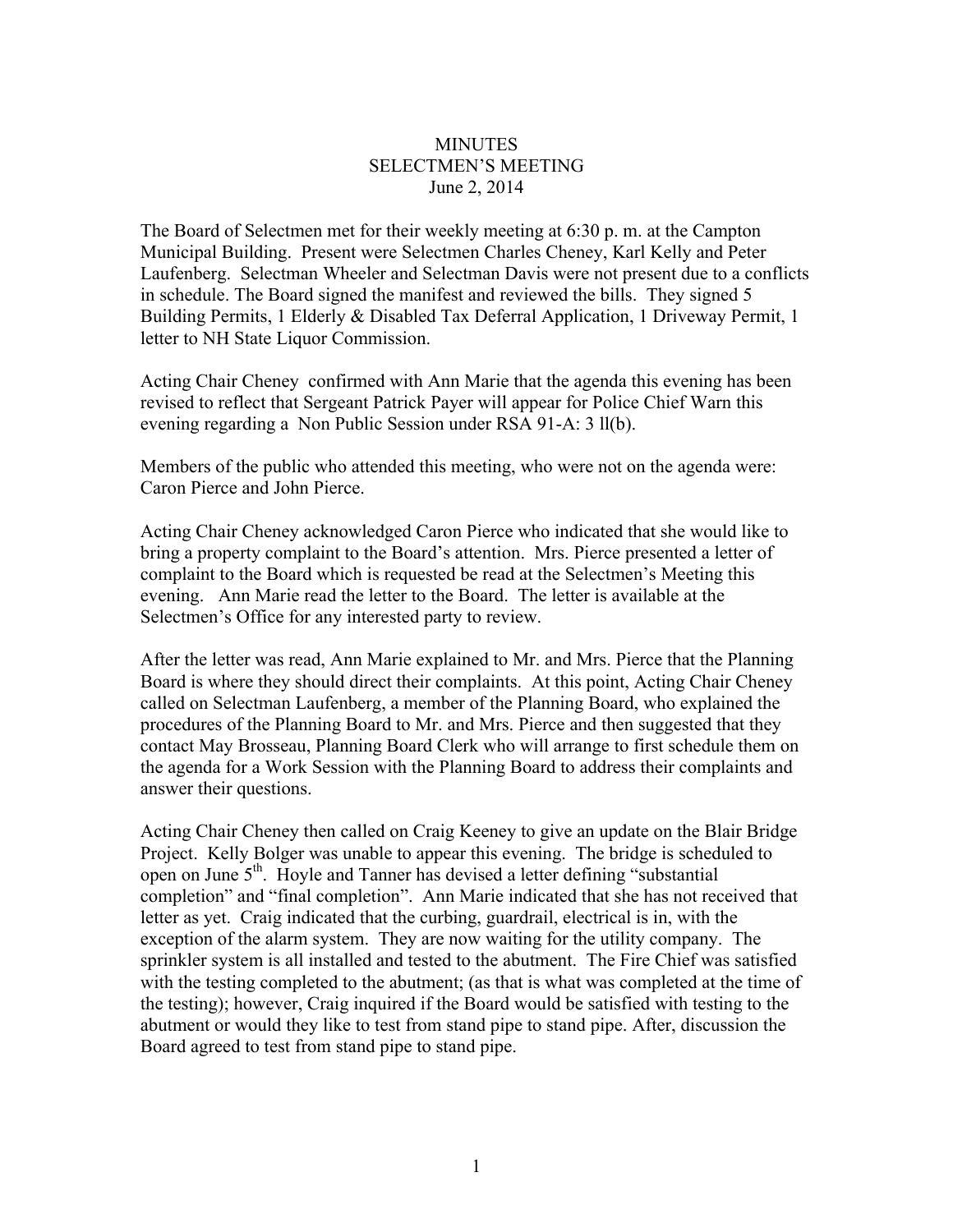Craig also mentioned the height board at the entrance ways and the need of a height change to be determined. Craig discussed with the Board other alternatives regarding the two by four board, such as trip wire which was suggested by Arnold Graton. After some discussion of all alternatives, the Board agreed to have Craig and Kelly meet with Jonathan Adams to discuss a possible camera/alarm system to remedy concerns. The Board also requested that a price quote be obtained.

Craig inquired if the Board would like the weight of the bridge, which has been increased to 6 Ton from 3 Ton to be posted as such. After discussion, the Board agreed to post the weight at 6 Ton. Signs have to be posted (in order to enforce) weight and height restrictions. Craig inquired if the Board would like him and Kelly to proceed with the sign issues as they need to determine the height change first. After that is determined then Butch Bain can go ahead and order the signs. The Board agreed to have Kelly and Craig go ahead with the sign issues.

Craig also mentioned there was an error in an overpayment to Arnold Graton which was caught and deducted back out. Craig explained the oversight, and commented that it works out well to have a number of individuals overseeing the Town's interest.

Craig stated that Hoyle and Tanner has a fee request for Memorial Day (which they considered as a holiday and that day was not figured into the contract). Arnold Graton did not consider Memorial Day a holiday; hence the fee request. Craig asked Ann Marie to review the budget. Ann Marie stated that the original contract price was \$263,359.00 and the new contract price is \$298,100.00 with \$288,665.97 spent to date. Taking into consideration the budget, Craig inquired if the Board would approve a \$1,600.00 fee request to Hoyle and Tanner. After discussion, the Board concurred with the \$1,600.00 fee request presented by Hoyle and Tanner.

Ann Marie brought to the Board's attention that there was only \$75,000.00 worth of insurance on the Blair Bridge. Ann Marie, after discussion with Primex and Peerless a rider has been placed on the bridge for one million dollars; however, further research will be needed for a price quote to reflect the new value placed on the bridge with the new restoration/repairs that have been done. Ann Marie indicated that the new rider premium is \$3,500.00.

Ann Marie also mentioned that the Odd Fellows, owners of property that have access to the river, contacted her. They were inquiring about their requests specified in the agreement made with the Town concerning the Blair Bridge. Craig indicated that he will speak to Arnold Graton in regard to that matter.

The Board then thanked Craig for the Blair Bridge update.

Acting Chair Cheney then called on Sergeant Patrick Payer who requested a Non Public Session under RSA 91-A:3 ll(b). Selectman Peter Laufenberg made a Motion to go into Non Public Session, the Motion was seconded by Selectman Karl Kelly, and with a roll call vote: Selectman Cheney – aye, Selectman Laufenberg – aye, and Selectman Kelly –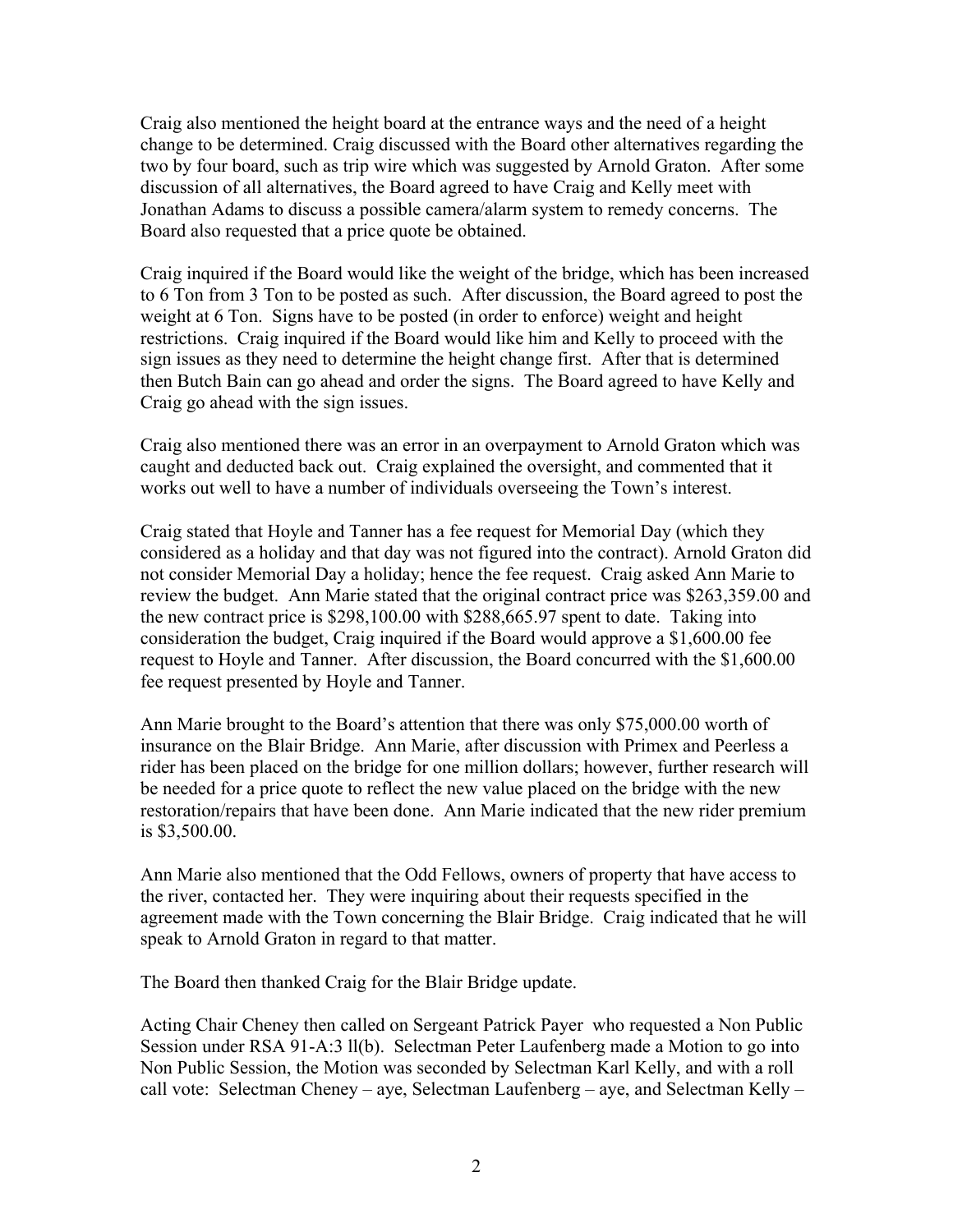aye, the Board went into Non Public Session at 7:20 p.m. The Board came out of Non Public Session at 7:27 p.m.

Acting Chair Cheney then called for a Motion to approve the Minutes of May 19, 2014. Selectman Laufenberg made the Motion to approve the Minutes as presented. The Motion was seconded by Selectman Kelly and the Minutes were unanimously approved as presented. Acting Chair Cheney then called for a Motion to approve the Non Public Session Minutes of May 19, 2014. After one revision made by Acting Chair Cheney, a Motion was made by Selectman Kelly to approve the Non Public Session Minutes as revised. The Motion was then seconded by Selectman Laufenberg and the Non Public Session Minutes were approved as revised.

Acting Chair Cheney then called on Ann Marie to review correspondence. Ann Marie indicated that a Motion needs to be made to approve lease payments for the Highway Department vehicle. Acting Chair Cheney made a Motion that the Board approve payments to be made by the Tax Exempt Leasing Corp. for the follow vendors:

Meredith Motor Co., Inc. For 2015 Ford 550 4x4d4 Cab Chassis Cab in the amount of \$41,898.10 Tenco TCB-8-L Husky Series Dump Body, Lighting System in the amount of \$38,293.00

And the balance of the Escrow Account to be applied to next payment in the amount of \$95.90.

The acceptance certificates must be signed by Chairman Charles Wheeler, and will be held here until needed.

The Motion was seconded by Selectman Laufenberg and with a roll call vote: Selectman Cheney – aye, Selectman Kelly – aye, and Selectman Laufenberg - aye, the Motion was unanimously approved.

At this point, there was discussion concerning whether or not the plow was included in the lease. After further discussion and review, it was determined by Acting Chair Cheney that they needed to amend the Motion regarding the Highway Department vehicle. A Motion was then made by Acting Chair Cheney to amend the motion as follows:

That the Board approve payments to be made by the Tax Exempt Leasing Corp. for the following vendors:

Meredith Motor Co., Inc. For 2015 Ford 550 4x4d4 Cab Chassis Cab in the amount of \$41,898.10 Tenco 10 foot one way reversing plow TCB-8-L Husky Series Dump Body, Lighting System in the amount of \$38,293.00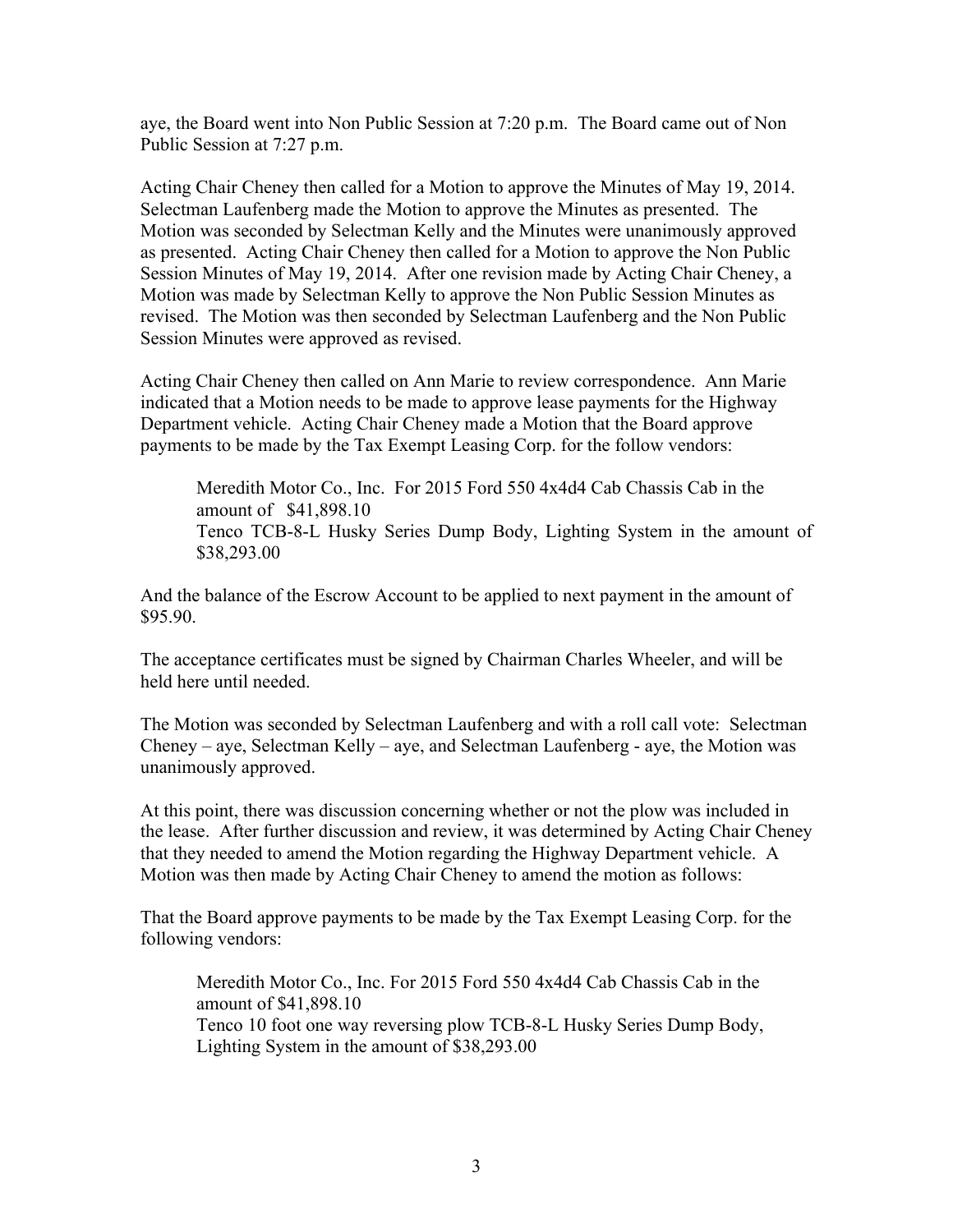And the balance of the Escrow Account to be applied to next payment in the amount of \$95.90.

The acceptance certificates must be signed by Chairman Charles Wheeler, and will be held here until needed.

The Amended Motion was seconded by Selectman Laufenberg and with a roll call vote: Selectman Cheney – aye, Selectman Laufenberg – aye, and Selectman Kelly – aye, the Amended Motion was unanimously approved.

Ann Marie indicated that Pump Systems, Incorporated submitted a quote regarding work needed to be done at Beebe River. Ann Marie read the results of the inspection to the Board. After discussion, the Board agreed to prioritize the work and complete the work in that manner. Selectman Cheney will review the quote and prioritize the work for completion. Ann Marie also mentioned some issues brought to her attention by Robert Welch regarding a particular property in Beebe River. It was agreed that when the Selectmen have a full Board present they will discuss the issue further.

Ann Marie indicated that she received a quote from Granite State Glass for screens for the Town Clerk/Tax Collector's Office in the amount of \$465.00. Selectman Laufenberg inquired as to what happened to the old screens. Selectman Kelly questioned whether there were any old screens. Ann Marie confirmed that there were old screens and they were placed in the basement by the Police Department when the Police Department housed the building. The Board agreed to the purchase of the screens in the amount of \$465.00. Ann Marie confirmed the funds would be taken from the Durgin Trust for the screens.

A memo was received from Hannah Joyce, Town Clerk/Tax Collector inquiring about a previous request she made for a night drop slot put in the front door of the Town Clerk/Tax Collector's Office. After discussion, the Board agreed to have Ann Marie get an estimate from Granite State Glass regarding the night drop slot. However, there was discussion as to whether or not a night slot would affect the alarm so it was suggested that Ann Marie also make an inquiry to Jon Adams regarding this issue.

Ann Marie indicated that the Town Clerk/Tax Collector notified the Board that 2 appointments for two different individuals have not been in to her office to receive the oath of office within 30 days of their appointment. After the Board reviewed the memo from Laura Spector-Morgan concerning this issue it was suggested that Ann Marie provide a copy of the memo from Attorney Spector-Morgan to Hannah Joyce. The Board also stated that they will remind the individuals to appear in the Town Clerk/Tax Collector's Office to receive the oath.

NH Department of Environmental Services has forwarded a copy of an Emergency Authorization Verification to Campton Village Water Supply concerning the stabilization